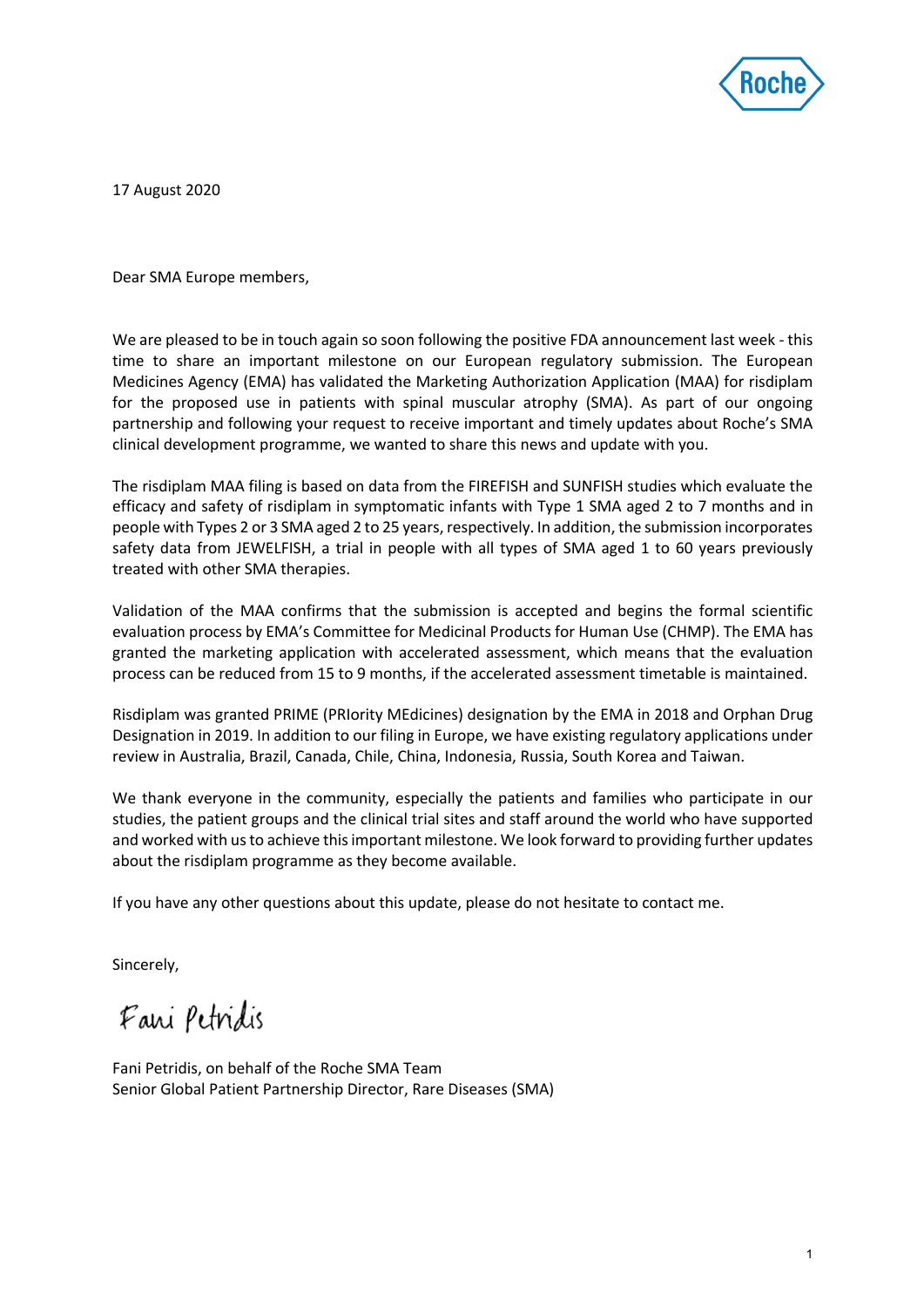## Questions & Answers

### **1. What does the MAA process include?**

The European Medicines Agency (EMA) is responsible for the scientific evaluation of centralised marketing authorisation applications (MAA). Once granted by the European Commission, the centralised marketing authorisation is valid in all European Union (EU) Member States, Iceland, Norway and Liechtenstein.

For more details, visit EMA's website.

### **2. When do you expect regulatory approval in Europe?**

The EMA has granted the marketing application with accelerated assessment, which means that the evaluation process can be reduced from 15 to 9 months, if the accelerated assessment timetable is maintained.

### **3. When will risdiplam be available in my country?**

To date, risdiplam has only been approved for use in the U.S., with existing filings ongoing in a number of countries around the world. Regulatory approval is only the first step towards commercial broad availability. National access to medicines requires local authorities to grant both regulatory authorisation and reimbursement, and usually involves many incremental steps. As such, timelines of national reimbursement can vary significantly from country to country and, at the moment, we cannot speculate on timings. Roche is actively collaborating with health authorities, government agencies and other stakeholders around the world with the aim to ensure broad and rapid access to risdiplam to all patients who can benefit from the treatment.

# **4. Are there risdiplam clinical studies still recruiting? Where can I obtain further information about the risdiplam studies that are recruiting?**

The RAINBOWFISH trial is currently the only study within the risdiplam clinical development programme that is still recruiting. The study is actively seeking pre-symptomatic infants up to 6 weeks of age. Families should consult with their treating physician if they are interested in taking part in a clinical trial. More information on the RAINBOWFISH trial (NCT03779334), as well as previously recruiting risdiplam trials, can be found on ClinicalTrials.gov and ForPatient.Roche.com websites.

## **5. Is it possible to access risdiplam on compassionate grounds?**

Roche announced earlier this year the initiation of a global Pre-Approval Access/ Compassionate Use Programme for risdiplam in countries where applicable laws and regulations allow such Programmes and which fulfil the criteria based on applicable company policy. The Programme allows patients with the most urgent medical need and no other treatment options the opportunity to access risdiplam through the Pre-Approval Access/ Compassionate Use Programme. The decision to apply for the programme is one that should be made by the treating physician after she/he has explored and discussed all possible options with the patient or family. Please contact your physician for more information.

## **6. What is PRIME designation?**

PRIME is a scheme launched by the European Medicines Agency (EMA) to enhance support for the development of medicines that target an unmet medical need. This voluntary scheme is based on enhanced interaction and early dialogue with developers of promising medicines, to optimise development plans and speed up evaluation so these medicines can reach patients earlier. Through PRIME, the Agency offers early and proactive support to medicine developers to optimise the generation of robust data on a medicine's benefits and risks and enable accelerated assessment of medicines applications.